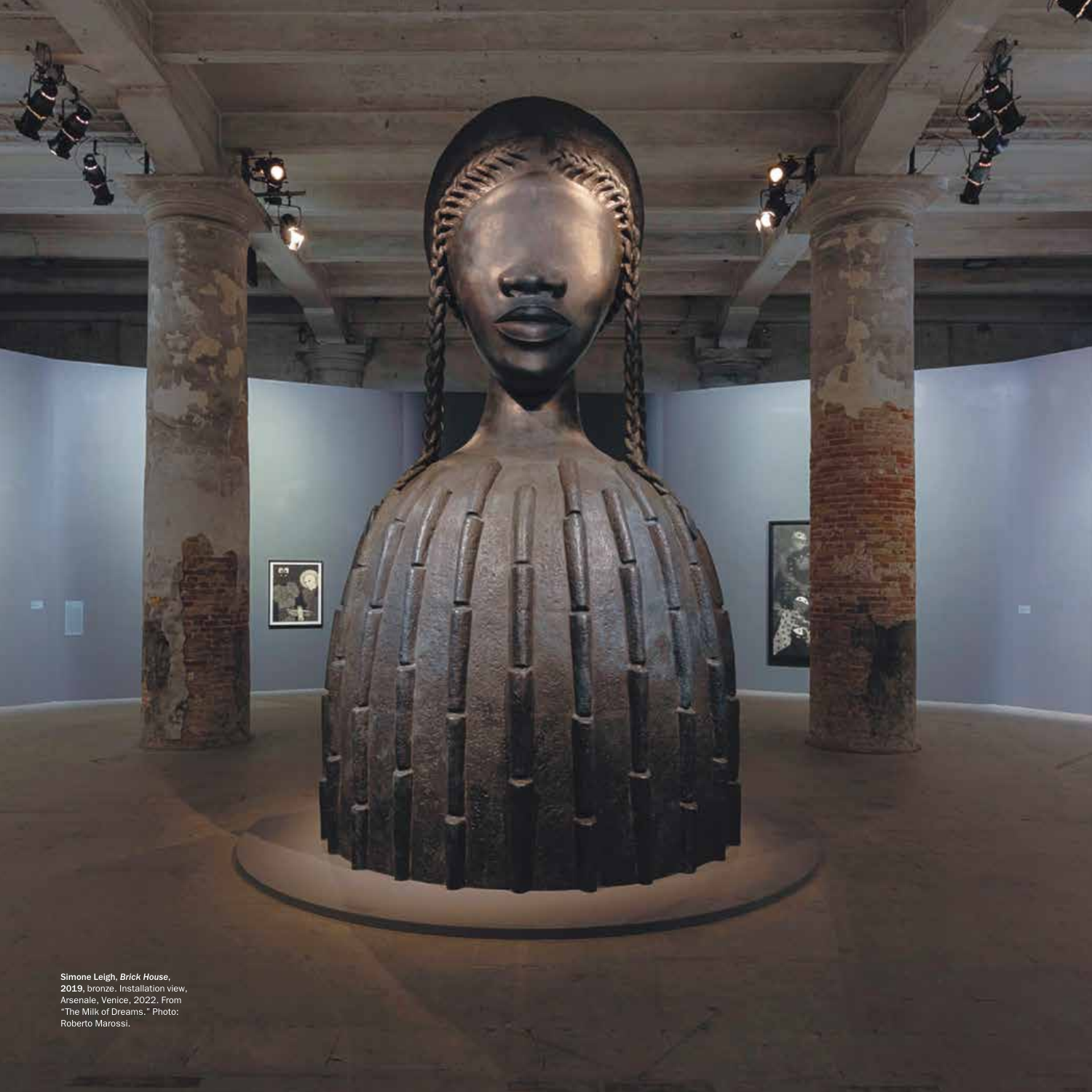## **Chimerical Romance**

CHLOE WYMA ON "THE MILK OF DREAMS"

## VENICE 2022

IT'S NO EXAGGERATION to say that the 127-year-old Venice Biennale is the standard against which every major international art exhibition is judged. So when the fifty-ninth edition finally arrived in April, its opening delayed a year by Covid-19, all eyes turned to the ancient City of Masks to see what kind of future the pandemic might engender.

Curator Cecilia Alemani's "The Milk of Dreams," the event's polestar, forcefully yet subtly engages canonical prejudices. In the pages that follow, *Artforum* associate editor CHLOE WYMA and contributing editor **DANIEL BIRNBAUM** reckon with Alemani's phantasmagoric show, while artist KEN OKIISHI reflects on another of the city's touchstones: Udo Kittelmann and Taryn Simon's coyly cerebral "Human Brains: It Begins with an Idea" at the Fondazione Prada's Venetian headquarters.

*The Fifty-Ninth Venice Biennale and "Human Brains: It Begins with an Idea" are on view through November 27.*

*Humbert was the most beautiful boy in the town. He had blue eyes and golden curls. He was very beautiful, but he was nasty. He liked putting rats in the beds of his sisters. The little girls cried. One day, Rose, his sister, put a crocodile in his bed. "AI" yelled Humbert, "I'm afraid there's a crocodile in my bed!" But Humbert was so beautiful the crocodile gave him an agreeable smile. Humbert and the crocodile had become friends. The child was even nastier than he was before because he could go everywhere with the crocodile.*

—Leonora Carrington

PAINTED IN THE 1950S on the walls of her sons' bedroom and later collected in a children's book called *The Milk of Dreams*, Leonora Carrington's wicked fairy tales inspired the title and tenor of the Fifty-Ninth Venice Biennale. Filled with disobedient children, deviant friendships, orphaned monsters, evil crones, sentient meat, hungry furniture, misplaced heads, scatological warfare, and pharmacological magic, Carrington's stories struck curator Cecilia Alemani for their construction of what she describes as "a world free of hierarchies, where everyone can become something else." Alemani endeavored to create something like this world in her beautiful and perturbing exhibition, and to a great degree she has succeeded.

In the rotunda entrance to the Arsenale, Golden Lion winner Simone Leigh's sightless *Brick House*, 2019, part female figure, part architectural envelope, is encircled by the gorgonizing black-and-white collagraphs of the late Cuban printmaker Belkis Ayón. A self-described atheist, Ayón devoted her oeuvre to interpreting the mysteries and rituals of Abakuá, an Afro-Cuban initiatory fraternity whose core legend concerns a woman who, much like Ayón herself, appropriated and redistributed patriarchal knowledge. While collecting river water, the princess Sikán captured in her vessel a sacred talking fish that revealed to her ancestral wisdom reserved for men. In defiance of her father, she disclosed these secrets to her lover, said to be the prince of a rival kingdom. Her Promethean crime was punished by death. (Ayón's own story also ends tragically, with the artist's mysterious 1999 suicide.)

Sikán appears in a number of Ayón's collagraphs, sometimes as a black figure, sometimes white, often armored in fish scales. She cradles a sacrificial goat in the icon-like *Sin título (Sikán con chivo)* (Untitled [Sikán with Goat]), 1993, her big bright eyes meeting our gaze. The print, the wall text tells us, was a gift to the ceramicist Stellana Favaro Poletti, who hosted Ayón in Italy when she exhibited at the 1993 Biennale; its back is inscribed with a dedication: *To Stellana with much love and gratitude*. The work presages much of what's to come in "The Milk of Dreams": a revaluation of Indigenous and syncretic cosmologies over Enlightenment paradigms of knowledge production; a recursive treatment of art history (especially in the five thematic "time capsule" rooms scattered through the Giardini and the Arsenale); a pluralistic and affirmative feminist politics reflective of the show's unprecedented demographics (with more than 90 percent of the included artists identifying as female or nonbinary); an aesthetic embrace of Surrealism and magic befitting Silvia Federici's call for a "re-enchantment of the world" against the spiritual privations of capitalism; and an ethos of "symbiosis, solidarity, and sisterhood" across national, identitarian, and speciational divisions. Key touchstones in this regard are Rosi Braidotti's posthuman critical theory and Donna Haraway's "Cyborg" (1985) and "Companion Species" (2003) manifestos. Concluding the former text, Haraway wrote, "Though both are bound in the spiral dance, I would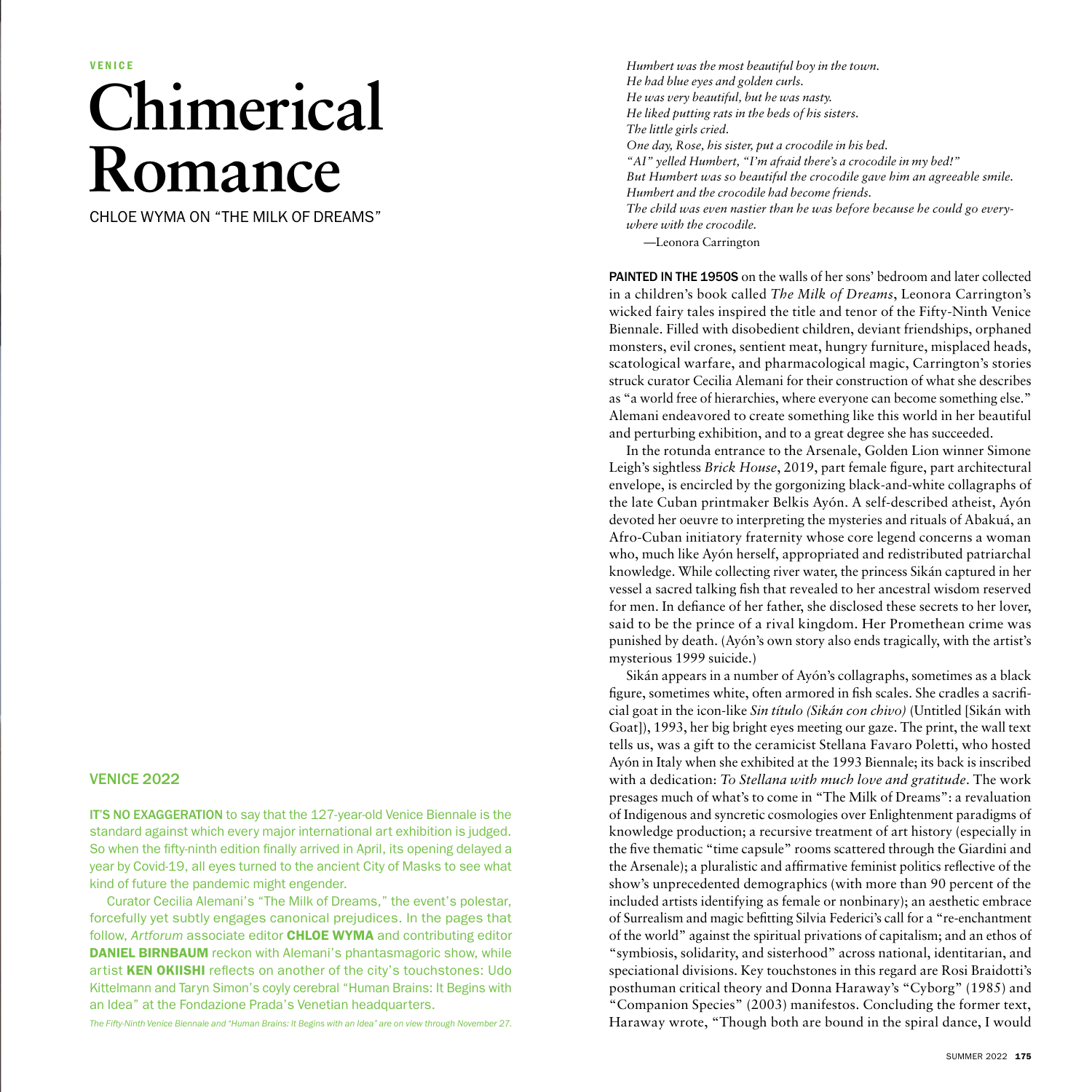

rather be a cyborg than a goddess." "The Milk of Dreams" dances both parts, sublating primordialist and constructivist imaginaries and enjoining us to entertain the decentering, hybridizing possibilities of "becoming-animal," "becoming-machine," and "becoming-earth."

Early on in the Giardini, we encounter "The Witch's Cradle." The first of the time capsules, and distinguished by Alemani as the fulcrum of her exhibition, the gallery is devoted to women artists who "adopt themes of metamorphosis, ambiguity, and fragmentation to contrast the myth of the Cartesian unitary." Female Surrealist production predominates, from the room's namesake 1943 film by Maya Deren, which weaves an ensorcelling web through the Correalist environs of Peggy Guggenheim's gallery, to Jane Graverol's *L'école de la vanité*  (The School of Vanity), 1967, a collaged-and-painted cyborg Sphinx that emblematizes, more manifestly than any other work on view, the Harawayan assemblage of animal, human, and machine that is the show's polestar. Carrington is represented here (though with fewer works, and less spectacular ones, than might be expected of an exhibition flying her flag). So is her friend and partner in witchcraft Remedios Varo, whose 1956 painting *Armonía (Autorretrato sugerente)* (Harmony [Suggestive Self-Portrait]) glows like a cabochon behind museum glass, its central figure skewering various curios seashells, crystals, a turnip, a scrap of paper bearing the number pi—on the lines of a musical staff.

A principled effort is made to reflect Surrealism's international and often anti-imperialist trajectories. See, for example, the vibrant



Left: Belkis Ayón, *Sin título (Sikán con chivo)* (Untitled [Sikán with Goat])*,* 1993, collograph on paper, 34 % × 27 1/2". From "The Milk of Dreams."

Above: Jane Graverol, *L'école de la vanité* (The School of Vanity), 1967, oil and collage on cardboard, 27 3/4 × 417⁄8". From "The Witch's Cradle."

Below: Remedios Varo, *Armonía (Autorretrato sugerente)* (Harmony [Suggestive Self Portrait]), 1956, oil on Masonite, 291/2 × 361/2". From "The Witch's Cradle."

Opposite page, top: Mary Ellen Solt, *Forsythia*, 1966, ink on paper, 113⁄8 × 81⁄4". From "Corps Orbite."

Opposite page, bottom: View of "A Leaf a Gourd a Shell a Net a Bag a Sling a Sack a Bottle a Pot a Box a Container," 2022, Arsenale, Venice. Foreground: Works by Ruth Asawa, ca. 1951–62. Background: Felipe Baeza, *Don't draw attention to yourself you're already . . .* , 2022. Photo: Roberto Marossi.

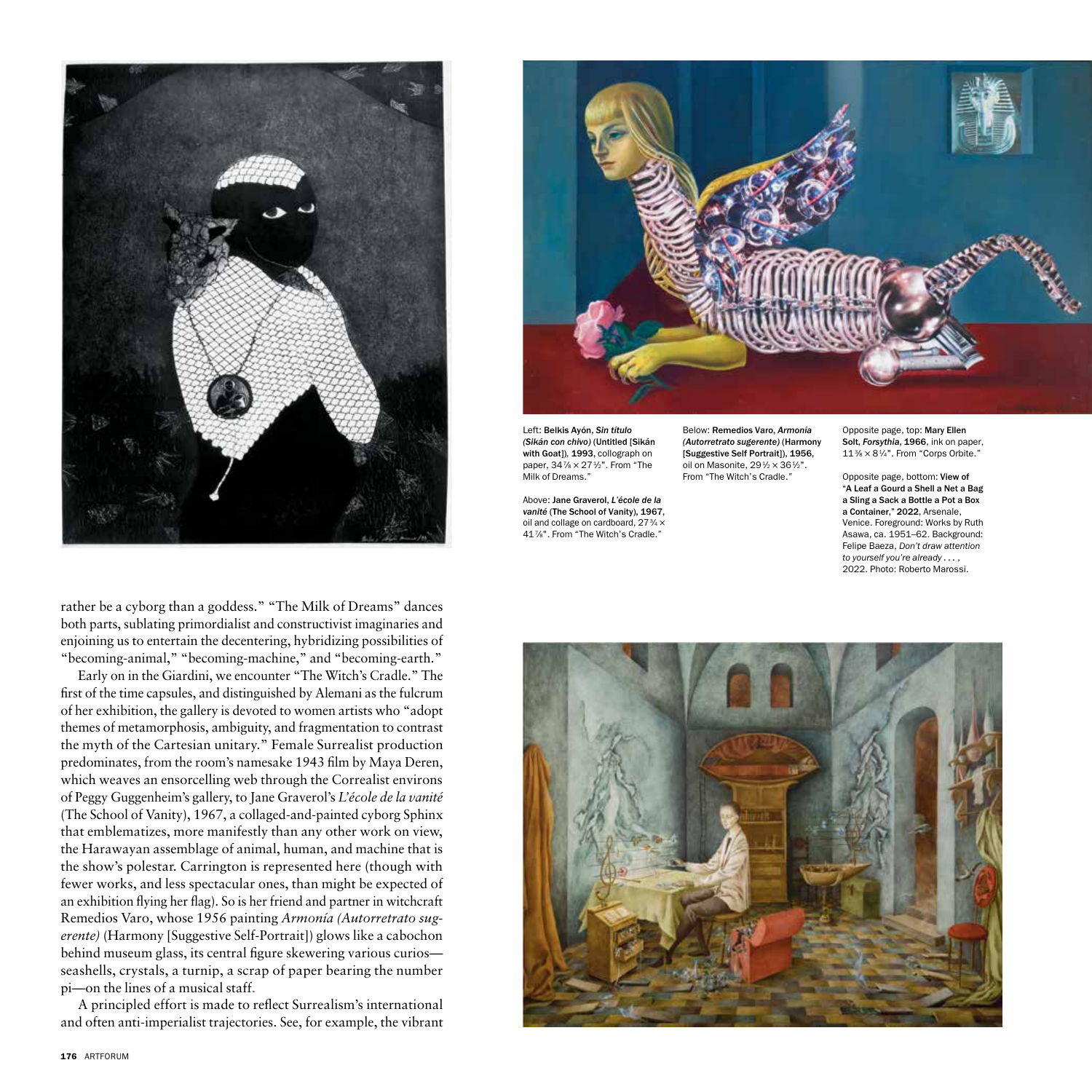



gouaches of self-taught Algerian artist Baya Mahieddine (hailed by André Breton as the teenage "queen" of a dawning era of "emancipation and concord") and the writing of Martinican intellectual Suzanne Césaire, who viewed Surrealism as "the tightrope of our hope," upon which "those sordid contemporary antinomies of black/white, European/African, civilized/ savage will be transcended." "The Witch's Cradle" deterritorializes Surrealism and eventually exceeds it, for instance in a radiant Harlem Renaissance vitrine in which Meta Vaux Warrick Fuller's plaster maquette for the Pan-African allegory *Ethiopia Awakening*, 1921, unites with a bronze model of Augusta Savage's lost World's Fair monument *Lift Every Voice and Sing (the Harp)*, 1939, accompanied by Laura Wheeler Waring's neo-Egyptian covers (1923–28) for W. E. B. Du Bois's *The Crisis*.

There are also darker, Mephistophelian energies at work. Valentine de Saint-Point, author of the protofascist and anti-sisterhood "Manifesto of Futurist Woman" (1912) and the "Futurist Manifesto of Lust" (1913), is represented by ten woodcut impressions of her *Métachorie* (Beyond the Chorus) performances. Likened by one critic to a "Swedish gymnastics demonstration in Merovingian costume," the *Métachorie* were synesthetic experiences incorporating poetry and dance with projections of hermetic symbols and the effluvia of "exotic and terrible perfumes." Nearby, footage plays of Mary Wigman's propulsive, Orientalizing *Hexentanz* (Witch Dance)*.* Conceived in 1914, the piece was restaged by the Nazi Ministry of Propaganda in 1934, by which time Wigman's neopagan aesthetics had evolved toward what could charitably be called an accommodation of Völkisch atavism. The wall text euphemistically tiptoes around this history, describing Wigman's performances as "tools for addressing urgent issues of modern life, such as the social role of women or the policies of German nationalism." I mention this unfortunate bowdlerism not because I think *Hexentanz* should be stricken from the reworked canon assembled here. To the contrary, it is useful—and art-historically honest—to confront the fact that reactionary art and ideas can be nurtured in the cradles of herstory and history alike.

A soft mythology of matriarchal virtue is also apparent in the first historical capsule in the Arsenale: a pink, womb-like *Wunderkammer* inspired by Ursula K. Le Guin's 1986 essay "The Carrier Bag Theory of Fiction," which posited that the earliest prehistoric tools were not weapons but vessels for gathering nuts, berries, grains, and water (recall Sikán's miraculous catch). This serves as an edifying pretext for the presentation of myriad forms suggestive of cavities, chalices, and containers: a floating display of Ruth Asawa's ethereal wire sculptures; a series of nineteenthcentury papier-mâché models of a fetus growing in utero (used by Aletta Jacobs, the first woman doctor in the Netherlands, to study female reproduction); a group of frangible ovate sculptures by Maria Bartuszová, which the artist made by coating balloons in plaster; a miniature beaded purse by Sophie Tauber-Arp, precious on its mirrored tray.

In the Giardini, two other time capsules recuperate feminist art histories. "*Corps orbite*" somewhat perversely pairs concrete poetry by Tomaso Binga, Ilse Garnier, and Mary Ellen Solt with evidence of the mediumistic practices of nineteenth-century spiritualist Georgiana Houghton and disgraced Puglian necromancer Eusapia Palladino, among other examples of mystically inclined automatism. The ties that bind this room might be tenuous (fuzzy talk of *l'écriture feminine*), but why quibble in the presence of so much marvelous paranormal activity?

In "Technologies of Enchantment," Alemani spotlights the '60s production of female Italian artists sidelined by official histories of *arte programmata*. Presented here, the glass-and-neon sculptures of Laura Grisi and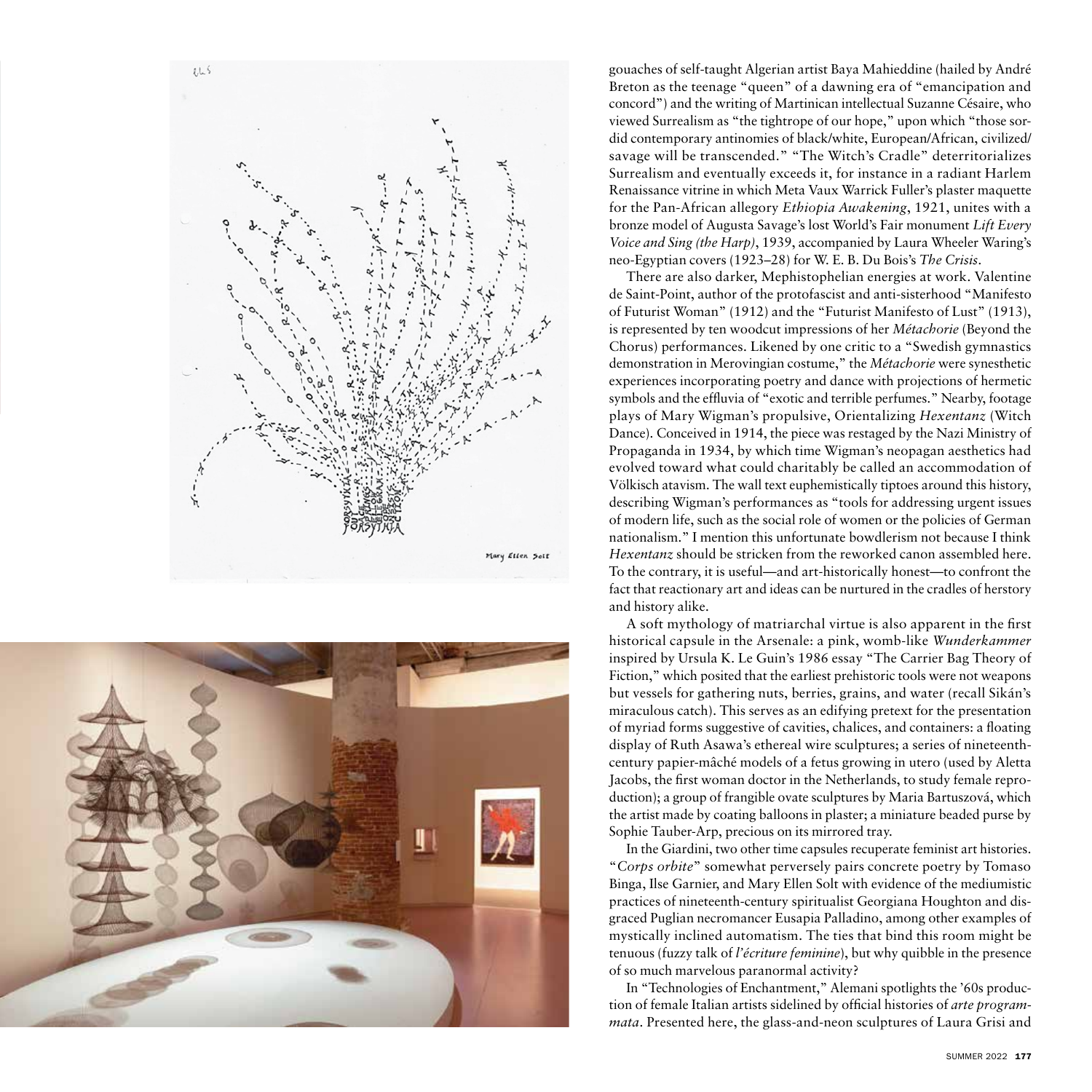

Nanda Vigo, the syncopated rule-based abstractions of Lucia di Luciano, and the protodigital kaleidoscopic screens of Grazia Varisco seem like vestiges of a bygone technopositivism. They leave me a bit cold, but their cybernetic imagery and computational logics bleed into the truly enchanting art of the adjoining rooms, host to the drunken deductive structures of Vera Molnar (an early adopter of algorithm-generated art) and to Ulla Wiggen's precisionist gouaches of circuit boards and archaic computer innards. A scroll ing diagram by Agnes Denes chronicles the *longue durée* of manmade tools and machines, a friendly reminder that we have always been cyborgs.

The show's final capsule, in fact, proposes a lineage of cyborgian art—from the dumpster-diving genderfuckery of the Baroness Elsa von Freytag-Loringhoven to the robot ectoplasms of Kiki Kogelnik that anticipates Haraway's figuration of the cyborg as an avatar of "transgressed boundaries" and "potent fusions" between nature and artifice, body and mind. The room, titled "Seduction of the



Above: View of "Seduction of the Cyborg," 2022, Arsenale, Venice. Foreground: Lavinia Schulz and Walter Holdt's costumes, 1924/2005–2006. Photo: Roberto Marossi.

Left: View of "Technologies of Enchantment," 2022, Arsenale, Venice. Photo: Marco Cappelletti.

Opposite page: Ulla Wiggen, *Trask*, 1967, acrylic on wooden panel, 59 × 31 1⁄2". From "The Milk of Dreams."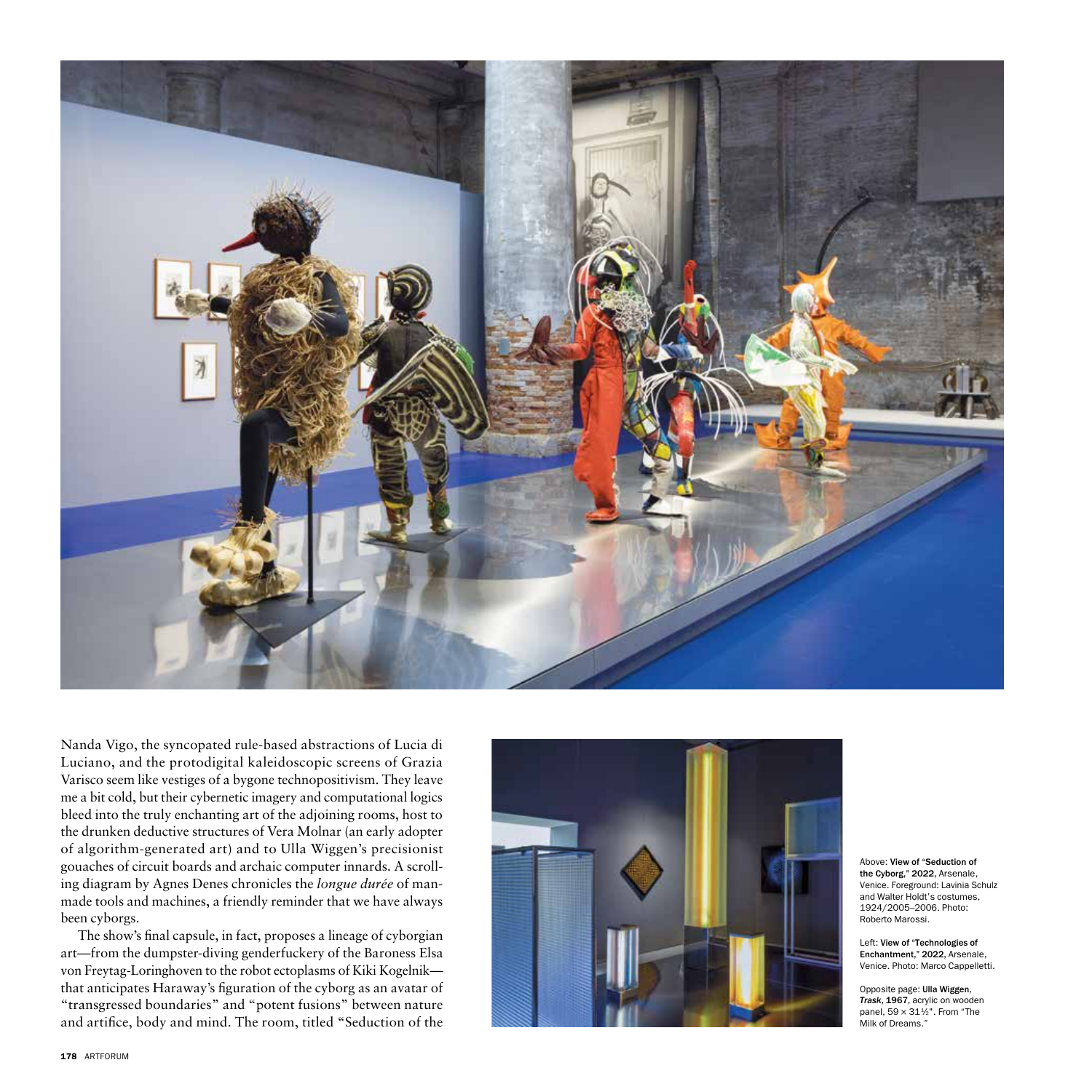**"The Milk of Dreams" enjoins us to renounce our "species supremacy" and embrace the decentering, hybridizing processes of "becoming-animal," "becoming-machine," and "becoming-earth."**



Cyborg" in homage to a 1994 work by Biennale artist and special mention recipient Lynn Hershman Leeson, is host to many bionic marvels and extraordinary automatons. See, for example, the cyberpunk *trouvé* of neoclassical sculptor Anna Coleman Ladd's delicate prostheses for disfigured World War I veterans; the mechanomorphic elegance of Alexandra Exter's costume designs for the 1924 Soviet sci-fi picture *Aelita, the Queen of Mars*; the slow-moving bachelor machine of Rebecca Horn's *Kiss of the Rhinoceros*, 1989. But what I'll probably remember most is a sextet of wacky and wonderful Expressionist costumes by Hamburg dancer Lavinia Schulz and her partner, Walter Holdt, which hold down the center of the cavernous gallery. By all accounts, the duo were absolutely dedicated to their theatrical art as a higher calling. "Spirit and money are two antagonistic poles," Schulz once wrote, "and if you sell spiritual ideas for money, you sold the spirit to the money and lost the spirit." The lovable, Muppet-like costumes here hail from 1924—the same year that, in desperate financial straits, Schulz shot Holdt and then herself, four days before her twenty-eighth birthday. Their fate, unremarked in the gallery, is a harsh lesson that the transformative power of the imagination has its limits when ranged against economic reality.

"The Milk of Dreams" teems with iconographies of metamorphism animal, vegetable, and mineral—from Shuvinai Ashoona's platypus- and walrus-headed chimeras (which earned the jury's second special mention) to Felipe Baeza and Rosana Paulino's germinating dryads to Silver Lion winner Ali Cherri's film *Of Men and Gods and Mud*, 2022, which overlays footage of brickmakers in Sudan with telluric creation myths from different world cultures. Myrlande Constant brings forth Vodou mermaids from intricate tambour beadwork; Ambra Castagnetti furbelows an Amazonian breastplate with ceramic calamari; Frantz Zéphirin transmogrifies Atlantic enslavers into snouted beasts. The mononymous Ovartaci conjures lost Babylons populated by bipedal felines in paintings made during her fiftysix-year confinement in a Danish psychiatric hospital. (In 1957, she persuaded the doctors there to allow her gender-affirming surgery.)

As the fabulous menagerie assembled in "The Milk of Dreams" attests, multispecies intermingling is fertile territory for art, but hybridity as such isn't ontologically innocent or virtuous. (Remember Carrington's little Humbert and how he ended up "even nastier" after his encounter with the crocodile?) As Braidotti cautions in the exhibition's catalogue, "We cannot naively take the posthuman as an intrinsically subversive or liberatory category," and the show stumbles when its posthumanist topoi begin to feel panacean or programmatic. Take Egle˙ Budvytyte˙'s *Songs from the Compost: mutating bodies, imploding stars*, 2020, shot in a lichen forest in Lithuania. The film features indolent, fashion-y takes of attractive young performers idling, frolicking, and sprouting umbilical cords and fungal excrescences as a soporific voice-over guides the audience through "a process of mineralization" (a process that involves "learning from the stone community" and "implementing stone values") before enticing us to enter the "moist wet slippery complex" of the bacterial kingdom. Despite the posthumanist critique of such binary oppositions as *bios/zoe* and nature/culture, a kind of neo-Rousseauian primitivism reemerges here, with the image of the "noble savage" supplanted by that of a feminized nature ("bacteria . . . she will take care of you").

Marianna Simnett's porcine sexploitation fable *The Severed Tail*, 2022, is more Carringtonian in its excesses and edges, embracing horror, obscenity, and grotesque humor. Ditto Raphaela Vogel's *Können und Müssen*  (Ability and Necessity), 2022, installed near Simnett's work in the Arsenale. A supersize model of the male anatomy, labeled in German with various maladies and disorders and hitched to a cortege of skeletal giraffes, Vogel's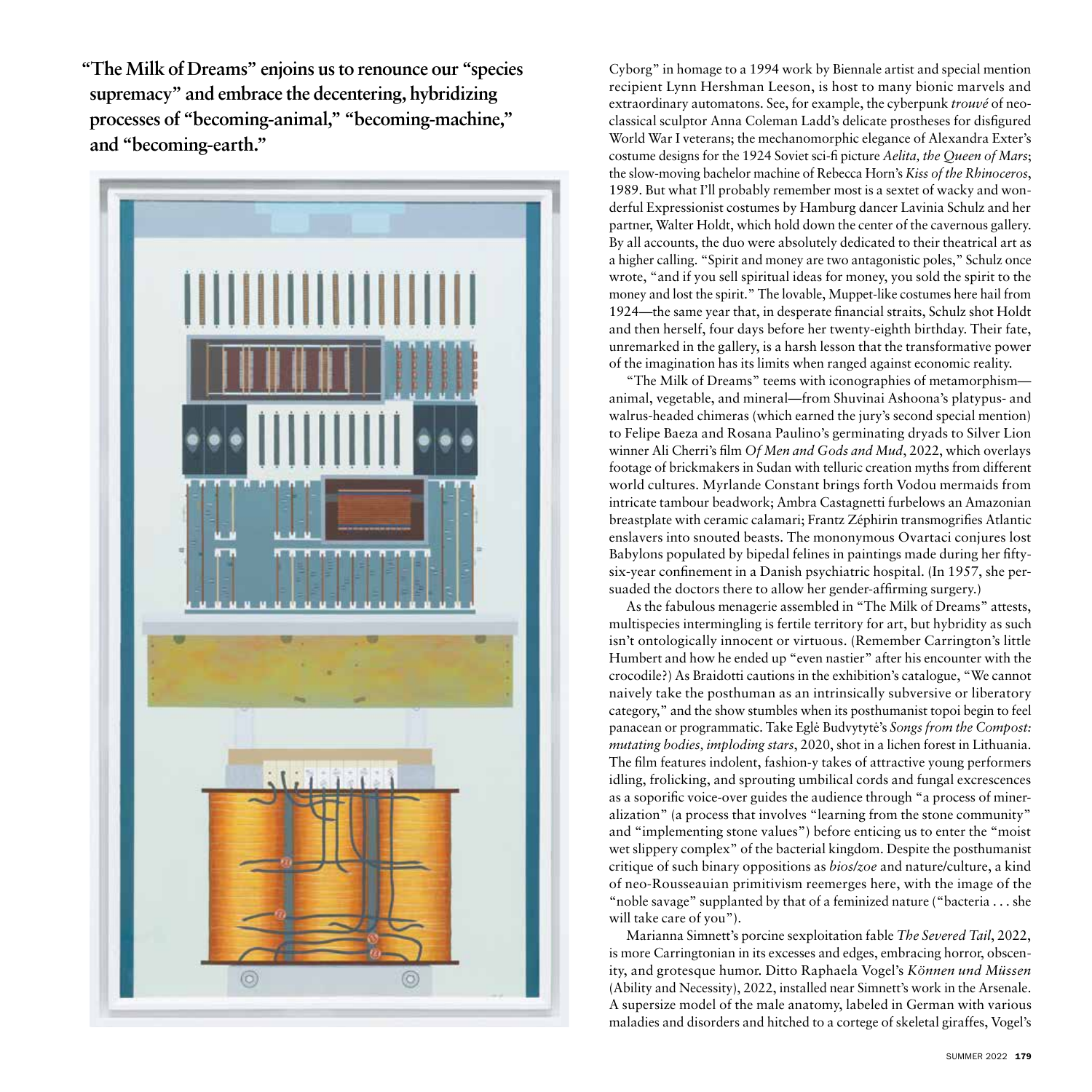



Left: Candice Lin, *Xternesta*, 2022, mixed media. Installation view, Arsenale, Venice. From "The Milk of Dreams." Photo: Roberto Marossi.

Above: Louise Bonnet, *Pisser Triptych*, 2021–22, oil on linen. Installation view, Arsenale, Venice, 2022. From "The Milk of Dreams." Photo: Roberto Marossi.

Opposite page: Precious Okoyomon, *To See the Earth Before the End of the World*, 2022, raw wool, yarn, dirt, blood, kudzu plants, sugarcane fields, butterflies, Moog synthesizers, electronics, percussion. Installation view, Arsenale, Venice. From "The Milk of Dreams." Photo: Roberto Marossi.

bizarrerie parades past the grand *Pisser Triptych* , 2021–22, by Louise Bonnet, whose microcephalic giantesses discharge formidable sprays of urine and breast milk. Resembling elfin fountains, Jes Fan's cantilevered structures contain puddles of pearly goop laced with the hormone prolactin (an endocrinological riff on "The Milk of Dreams"?), while Mire Lee's kinetic architecture of pumps and wiggling tubes secretes Bataillean surpluses of liquid clay.

Thirty-seven years ago, Haraway envisioned "building a political form that actually manages to hold together witches, engineers, elders, perverts, Christians, mothers, and Leninists long enough to disarm the state"—a speculative alliance that comes close to captur ing the carnivalesque, if not quite state-dismantling, hybridity on view in "The Milk of Dreams." In her catalogue contribution, Braidotti proposes another coalitional politics: "an assemblage between women and LGBTQ+ as the others of 'Man,' and the other 'others' in the form of non-whites (postcolonial, Black, Jewish, Indigenous, and hybrid subjects), non-anthropomorphic organisms (animals, insects, plants, trees, viruses and bacteria), and so forth a colossal hybridisation of species." It remains to be seen what power this imagined community—comprising, I suppose, all sentient and nonsentient matter excluding straight white shkotzim—might flex in the electoral sphere, at the point of production, or in the